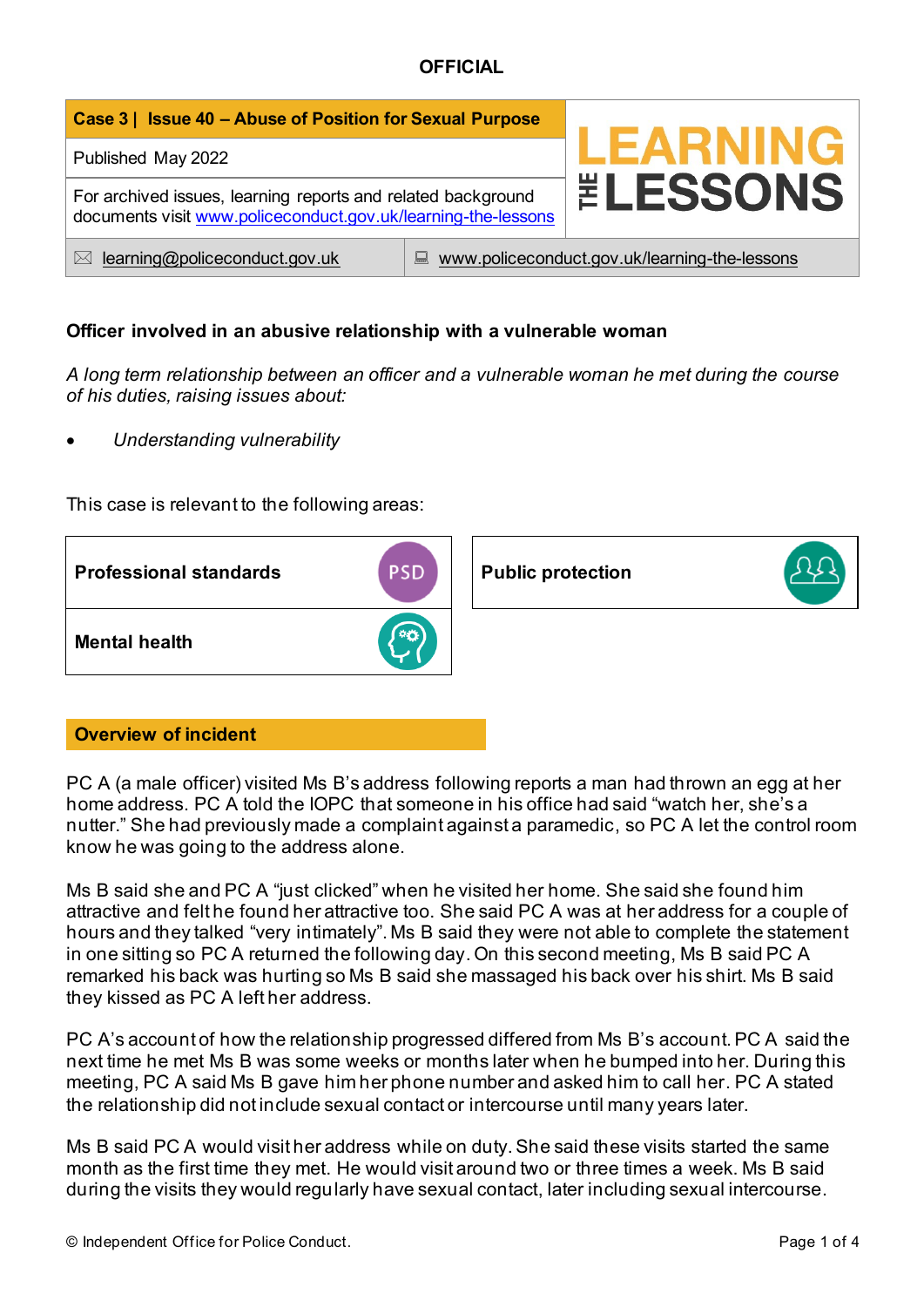She confirmed the sexual contact took place while PC A was on duty. She knew this because he went to the address while in full uniform.

Ms B moved to live with her daughter some months later. Ms B told the IOPC that PC A visited her the night before she moved and told her he loved her. Ms B said she and PC A continued to have contact over email and Skype after the move.

Ms B's daughter gave a statement to the IOPC confirming she was aware of Ms B's relationship with PC A.

Ms B also told the IOPC that around this time, the officer began to display coercive and controlling behaviours, and act abusively towards her. This included causing pain to Ms B over a sustained period of time. When Ms B told PC A she was in pain, PC A told her she would have to "put up with it".

PC A's version of events differed. He did acknowledge he had visited Ms B twice after she moved. He said that during these visits they watched a film and TV together.

Around three years after PC A and Ms B first met, Ms B moved address again as she had entered into a new relationship with someone. Her contact with PC A stopped. The relationship lasted around nine months before Ms B's mental health became so poor she had to find an alternative place to live.

Ms B got back in touch with PC A when the relationship ended and he visited her several times. PC A's account of this was that "she had a run of repetitions… of her illness… She told me effectively they had said to her the amount of ambulances that were turning up because of her having episodes they, they didn't want her to, to live their anymore."

Ms B described an incident with PC A around this period where she said he behaved aggressively and violently towards her, causing extensive and purposeful pain. For example, by pulling and releasing elastic bands on her body. She also explained how PC A repeatedly hit her with a ruler. PC A did recall using elastic bands with Ms B and claimed they had been used in a planned and consensual manner.

Ms B moved again around three years after her last move. She told the IOPC that PC A had found her a flat and was the financial guarantor. The IOPC confirmed this was accurate with the company that managed Ms B's address.

Around this time Ms B had a major mental health episode and was reported missing. Ms B's sister had informed the police she had learnt of Ms B's location through her partner, who she described as having the same first name as PC A.

Four police officers attended and found Ms B. PC A arrived and made himself known to officers. He said he did not want to give his details. At one point one of the officers present, PC C, asked PC A for his details. PC A gave his first name and said "I don't even know why I'm here. I've been having an affair with her for eight years. Nobody knows, not even my closest friends or colleagues."

Ms B's medical records showed that at various points during the time she was in contact with PC A, she had several medical episodes including drug overdoses and self-harm. The IOPC also obtained three police notes from around four years after PC A and Ms B first came into contact. They showed the police had attended incidents involving Ms B and had acknowledged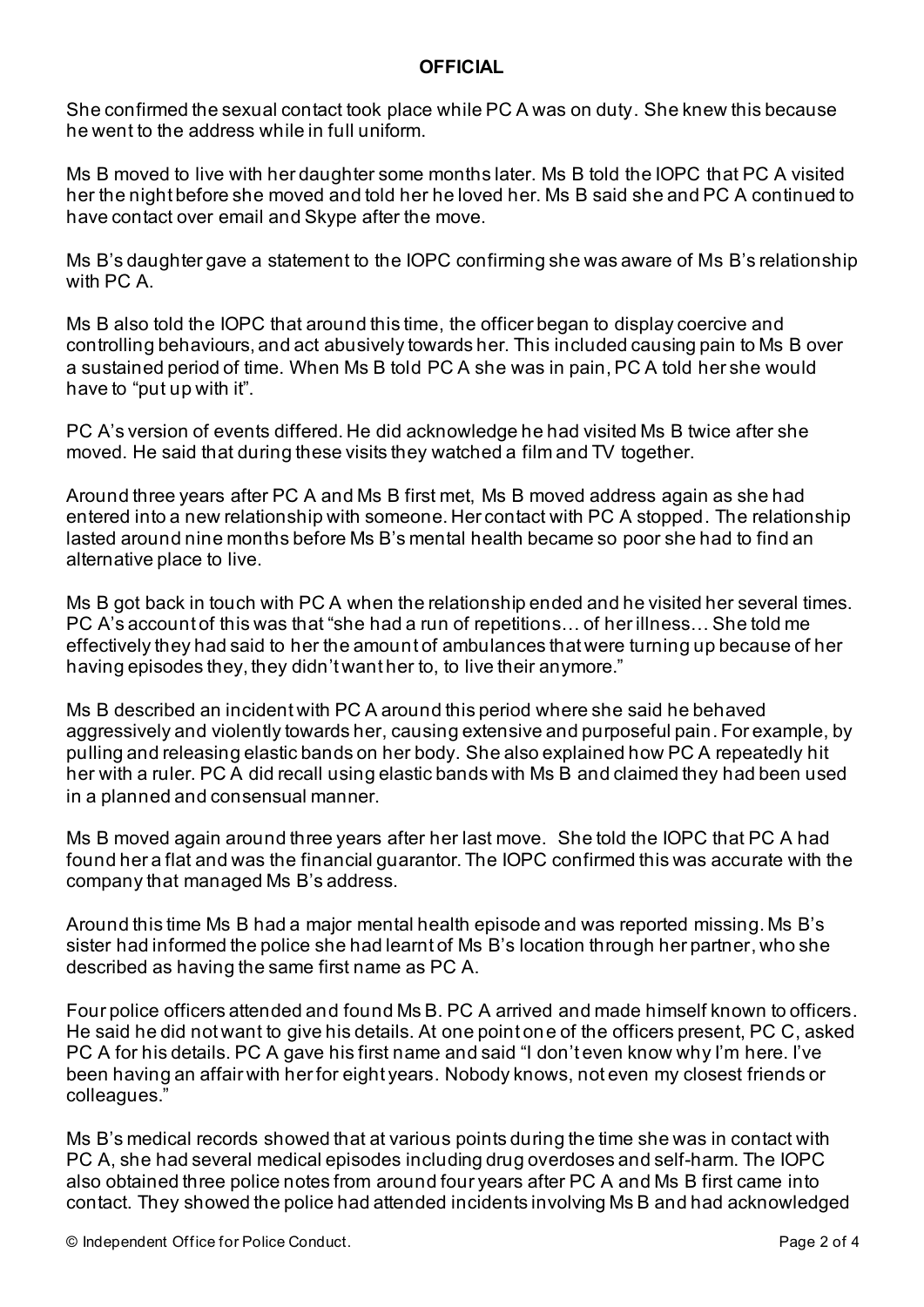she had mental health issues. Ms B self-harmed on several occasions during her relationship with PC A, culminating in an incident in which she stabbed herself in the stomach approximately ten years after they first met.

The matter was referred to the IOPC following a disclosure from Ms B to the force. PC A was arrested and criminally interviewed, and the matter was referred to the IOPC. During the IOPC investigation, PC A accepted in his interview he was aware of Ms B's mental health issues. PC A explained in his view, this did not mean Ms B was vulnerable on a day-to-day basis and there were long periods where she was not suffering any mental health issues.

During the IOPC investigation, it was found the relationship between PC A and Ms B had already been brought to the attention of the force Professional Standards Department (PSD) some years earlier. The PSD had completed an internal investigation at that time.

PC A gave an account which stated the relationship had begun more recently than eight years ago. He said if he had told PC C and other officers that he had a relationship with Ms B for eight years then that was incorrect, and the correct figure was eight months.

The matter was heard at a misconduct meeting at which the conduct level was not proven. The chair's rationale behind the decision concluded that "given the longevity of the development of the relationship, I am of the opinion that [PC A] has not in any way exploited the mental health vulnerabilities of [Ms B] and equally has not used his position as a police officer to further the relationship". The force misconduct report did not include any account from Ms B.

In reference to the misconduct meeting some years earlier, Ms B told the IOPC that when PC A was being investigated he came round to her one day and "the whole conversation was writing down… when did we first meet… and when did we actually sort of start a relationship…".She also said PC A requested Ms B delete all their communication.

Ms B was asked why there was a need to lie to the PSD investigation. She responded saying "because every time I saw him, from the moment I met him… he was in uniform".

#### **Type of investigation**

IOPC independent investigation

#### **Outcomes for officers and staff**

#### **PC A**

- 1. PC A was found to have a case for answer for gross misconduct. This was in respect of the allegations he lied during his misconduct proceedings as part of the internal investigation about how his relationship with Ms B began, and that his relationship with Ms B was inappropriate given he was, or should have been, aware of her vulnerabilities. A hearing was held and PC A was dismissed without notice.
- 2. PC A also served a 17 month prison sentence for misconduct in public office as a result of the IOPC investigation.